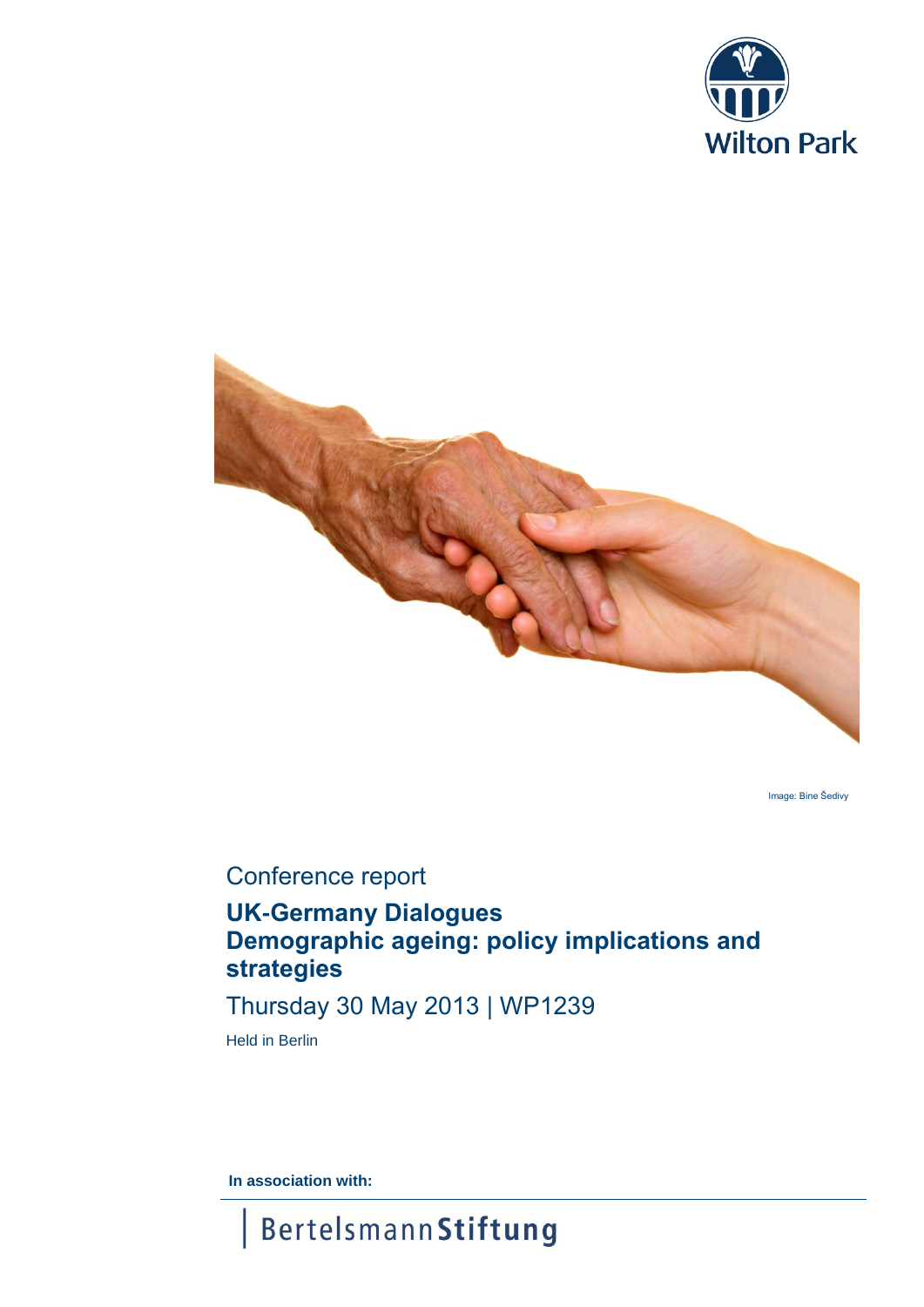

# Conference report

# **UK-Germany Dialogues Demographic ageing: policy implications and strategies**

Thursday 30 May 2013 | WP1239

# **Summary**

This conference brought together demographic ageing advocates, policymakers, and researchers from Germany and the United Kingdom (UK), including representatives from government ministries, civil society, the voluntary sector, the financial sector, and academia. The aim of the conference was to assess the current and expected impacts of demographic ageing in Germany and the UK on social security systems, and create comparative and in-depth discussion on the challenges to and solutions for pensions and insurance markets, and health care and long-term care (LTC) sectors.

# **The scale of demographic ageing in Germany and the UK**

<span id="page-1-2"></span>Demographic ageing in Germany is challenging because its population has been shrinking since 2003, and a very large cohort of individuals born in the mid-1940s are at retirement age. In 2030, Germany's predicted dependency ratio will be 47% (the highest in Europe). In the UK demographic ageing is not as concerning as it is in Germany, yet in 2030, 51% more people will be aged 65 and over compared to 2010.<sup>2</sup>

# <span id="page-1-0"></span>**Pension provision in ageing societies**

**Germany's challenges:** The current basic pension is generous and is predicted to be unaffordable and unsustainable in the future. The uptake of occupational pensions is low, and private pensions even lower. The pension age has increased, but more must be done to encourage individuals to save for later life.

<span id="page-1-1"></span>**United Kingdom's challenges:** Autoenrolment into the new flat rate pension has increased coverage, but decreased overall benefits. Pension benefits have been 'triple locked' to increase by at least 2.5% annually;<sup>3</sup> however, many are concerned that the defined contribution system and redistributive approach does not provide certainty about the amount of benefits provided in later life for anyone, and may leave the majority of the population living just above the poverty line.

**Potential solutions:** There was consensus that maintaining the status quo with regard to the pension systems in either country would not suffice. Everyone has a role in change: individuals should increase their receptiveness to planning for the future; the private sector should increase flexibility to accommodate older employees; and the state should guarantee a decent standard of living ('a safety net'), provide incentives for individuals to save, and create tools and information for the public to help them track their pensions.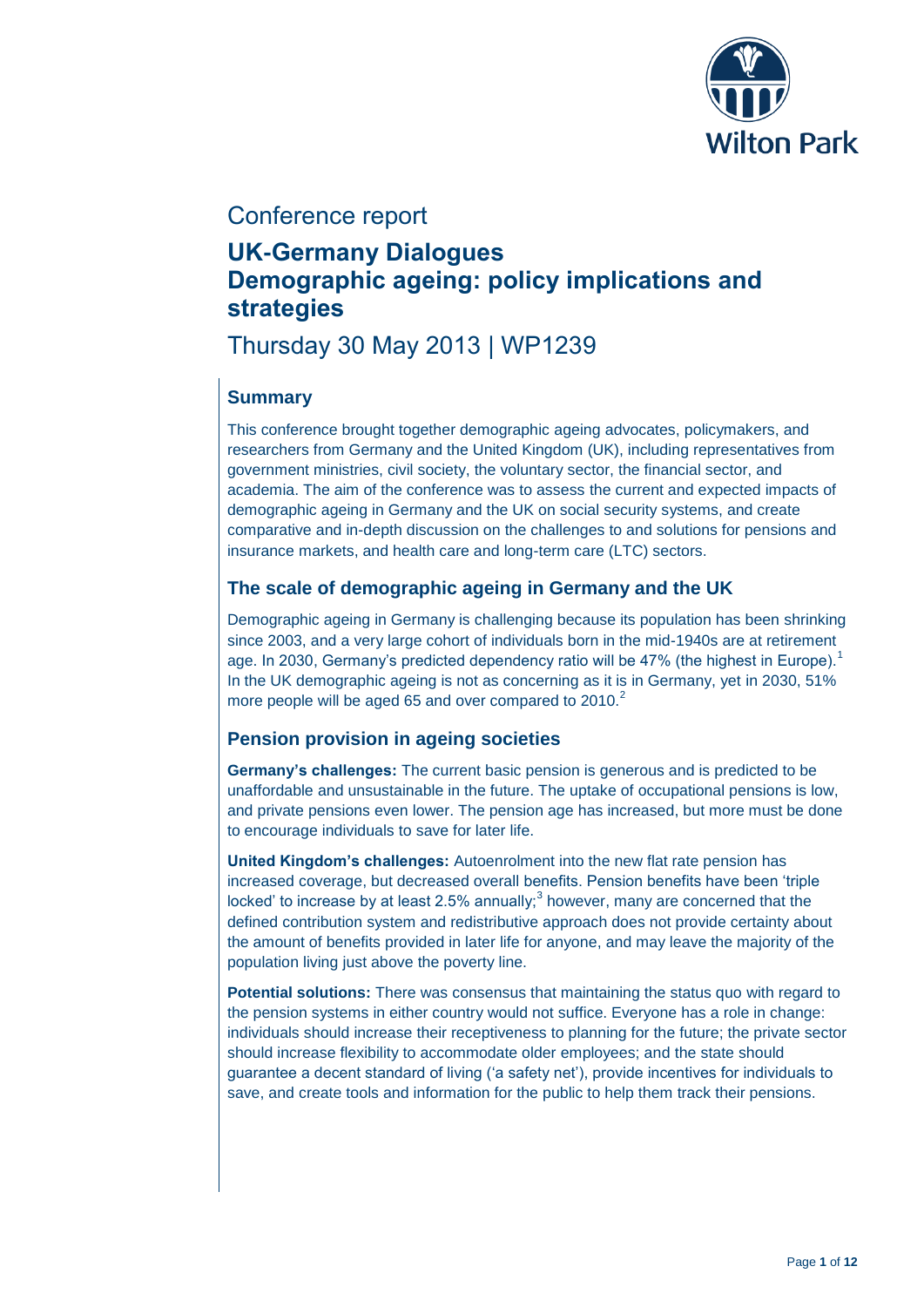# **Health and long-term care provision in ageing societies**

**Germany's challenges**: The health care and LTC system is struggling to keep up with the demographic shift. There is a current workforce shortage in both sectors that will not be able to provide care for the projected future demands. There is also limited uptake of private sector insurance to complement social long-term care insurance (SLTCI), which covers most, but not all care costs. The fund has been running on a deficit for a number of years and new funding is required to continue. Recent government reforms have attempted to encourage people to purchase private long-term care insurance ('PLTCI'), by introducing a subsidy on premiums with a five-year no-claim period, but for now (and the impending future, based on response to incentives), families appear to be covering large portions of LTC costs.

<span id="page-2-0"></span>**United Kingdom's challenges:** LTC funding is unhypothecated, and budgets for local authorities providing care are set to further decrease. Individuals are exposed to very high LTC costs, as it is estimated that 1 in 10 will have lifetime LTC costs that exceed £100,000. $4$  To protect their risk, the government has proposed a lifetime cap on personal care costs of £75,000 (not including the costs of accommodation), but in the absence of a market for private long-term care insurance the *risk averse* are left with no real options. There are insufficient numbers of LTC carers available, economic incentives that discourage live-in family carers, and a lack of integration between health and LTC that makes data sharing difficult.

**Proposed solutions:** The German SLTCI system collapse was argued to be inevitable, and the limited funding available to the system in the UK means that until major financial boosts are provided in each country individuals are left covering significant portions of the cost of care. The 'non-financial' solutions discussed involved:

- Encouraging the private sector to get involved in providing support to older people living in their communities via corporate social responsibility schemes;
- Ensuring that central and local governments build on older people as assets to help care for the oldest old; and
- Increasing prevention and early intervention programmes.

#### **Closing thoughts**

Despite the significant criticisms voiced on aspects of the reforms to pension systems and health care and LTC sectors in Germany and the UK, it was agreed that maintaining the status quo was not an option. Accurate models to help predict future care needs and costs are needed.

#### **Structure of the report**

This conference report reviews the contexts within which ageing was debated, the challenges faced by both countries and potential solutions. For ease of reporting, pensions are discussed first, followed by the health care and LTC systems; and the issues debated are separated by countries, followed by descriptions of key themes of discussions within the topic.

## **Demographic ageing**

1. Demographic ageing is a leading concern among many policy makers and researchers in Germany. This is due to two factors. The first factor is that the German population has been shrinking since 2003. It is estimated that the country will have seventeen million fewer residents by 2060, a decrease of 21% from current population levels. This decline is driven by falling birth rates and net emigration.<sup>5</sup> Secondly, the demographic structure of the German population is also shifting. There was a large birth cohort around the mid-1940s that has caused a 'Mount Everest'-sized peak in population that has recently started to draw more heavily on social transfers. It is estimated that around 20% of the population is currently aged 65 and over, and this will rise to 29% by 2030. By 2060, one in three Germans will be aged 65 and over.<sup>1</sup>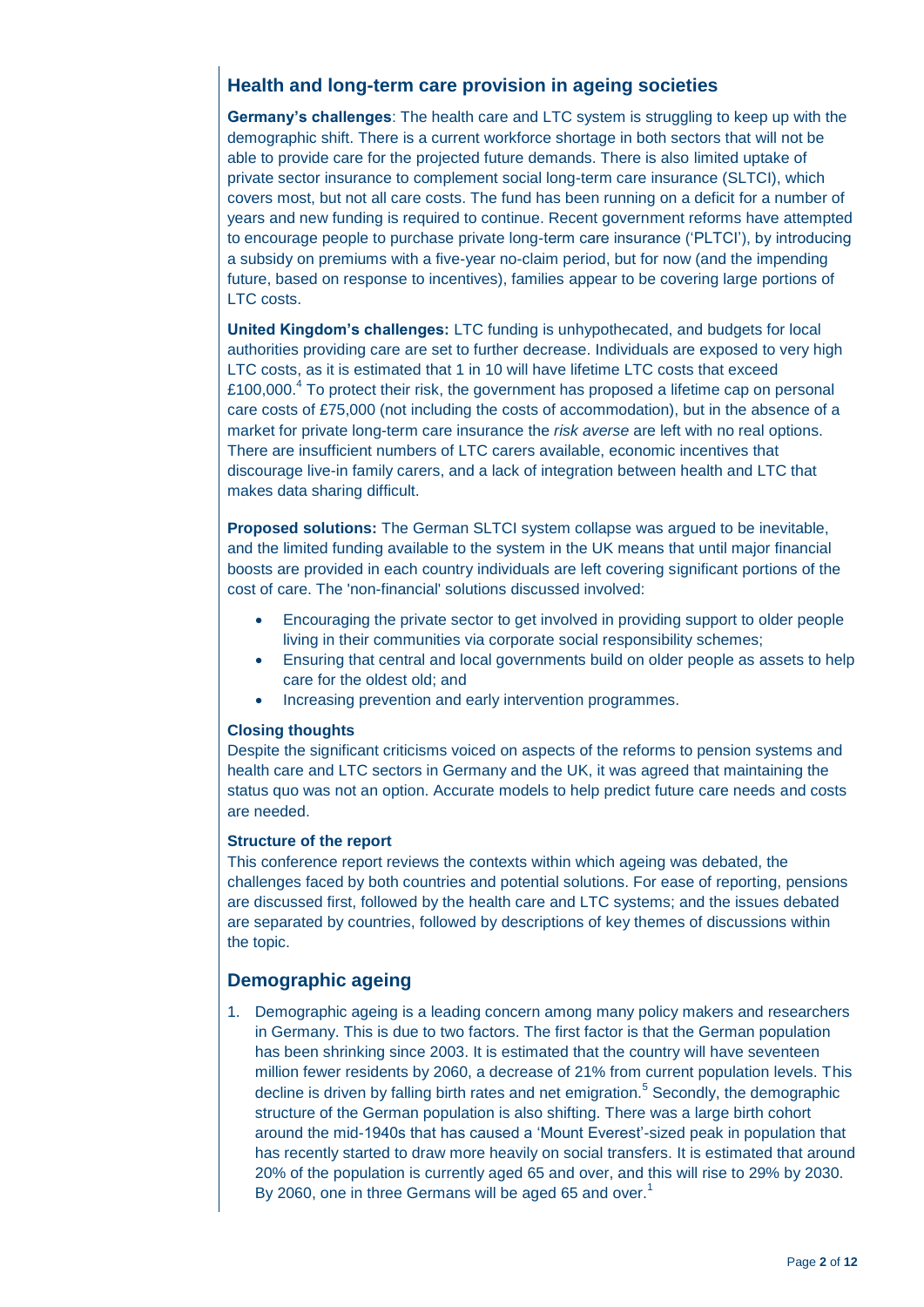- 2. The stress on the social security, health and long-term care (LTC) systems in the United Kingdom (UK) is less dramatic than in Germany because the 1940s 'baby boom' did not peak as high. In England, however, there will still be 51% more people aged 65 and over in 2030 compared to 2010, and 101% more people aged 85 and over in the same time period. $2$
- 3. The increase in the numbers of older people in Germany and the UK will have a profound impact on a wide range of public services, including pensions and the provision of care from the health and LTC systems. It will also create major challenges for individuals, employers, welfare services, and the state. However, the increased life expectancy around the world represents progress and opportunities for older people, a reflection that participants attempted to keep in mind throughout the discussions.

# **Funding pensions in ageing societies**

#### Pension provision in Germany

- 4. Previous to 2000, basic pensions were saved for via a single pillar pay-as-you-go (PAYG) system. However, after a period of weak growth it became clear that a new system was required. The decision-making process required three key steps of work:
	- Resources from other budgets were transferred to create a 'new pot of funds' (because creating a new budget from cost-savings was very difficult);
	- Decisions were made on the possible benefit level reductions and/or contribution increases; and
	- Mathematical models were developed to calculate how many years retirement age could increase based on life expectancy forecasting.

A number of iterative changes to the basic pension system have since been made (in 2001, 2004, and 2007), but the PAYG feature has remained.

- 5. The mandatory basic pension has traditionally dominated the pension market in Germany at the expense of the other two schemes, the voluntary occupational pension and the voluntary private pension. There are concerns now, however, that the basic pension is not sustainable beyond 2030. In order to ensure sustainability of the generous basic pension funds, suggestions have been made to raise pension contributions via increased taxes. This option is not popular with the public, especially employees and employers. The former contribute approximately 40% of their salaries to social security, and both equally contribute a shared amount of 20% of the employee's gross income to a pension fund.<sup>6</sup>
- <span id="page-3-1"></span><span id="page-3-0"></span>6. The 2001 reforms introduced subsidies and tax relief to incentivise expansion of voluntary and private pensions, and thus shift the emphasis away from the basic pension.<sup>7</sup> However, despite the incentives, the distrust in capital markets has resulted in the low up-take of private pensions, especially since the recent economic crisis. Other challenges to reforms over the years have included the workers' unions consistently arguing against increases in retirement age and levies on contributions.<sup>8</sup> It was not until 2012 that the pension age was moved beyond 65, and between 2012 and 2029 the retirement age (for basic and most occupational pensions) will rise to 67, starting with those born in 1947.<sup>9</sup> Occupational pensions are underdeveloped, due in part to employers' perceptions that contribution costs are too high and an unfounded strong public trust in basic pensions. At present, over 80% of pension income remains derived from the German state[,](#page-3-0)<sup>7</sup> voluntary pensions (including occupational and 'Riester' pensions) now have about 50% coverage, and private pensions are still relatively unpopular.
- 7. While no concrete pension reform plans have been announced by political parties for the upcoming federal election in September 2013, it is predicted that the agenda of the incoming federal leader will include some changes to pensions. Participants suggested that measures may attempt to:
	- Improve income distribution and decrease old age poverty;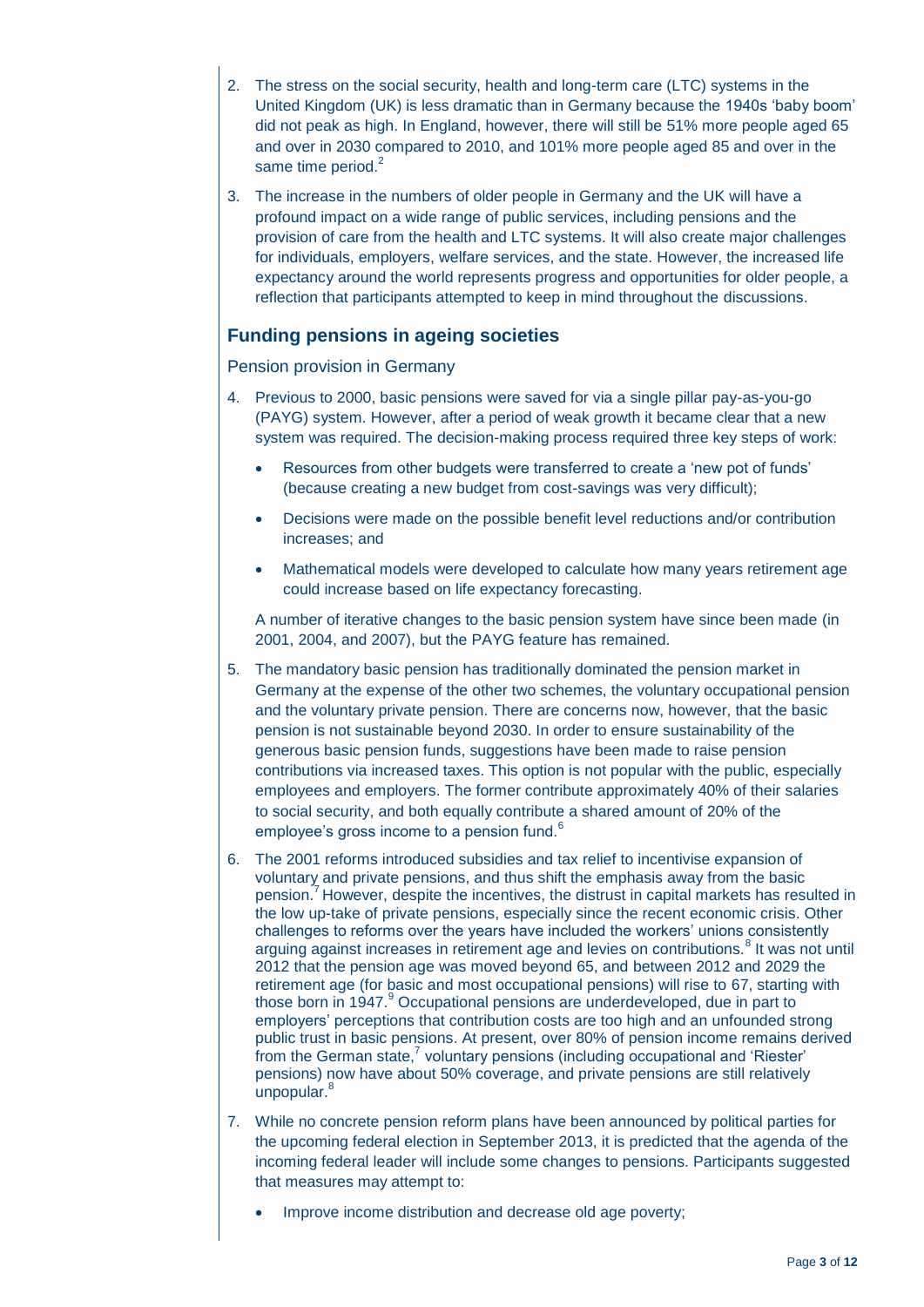- Increase the role of occupational pensions;
- Introduce the mandatory status of private pensions; and

Undertake long overdue, small adaptations for particular issues (for example balancing out previous reform payments that have discriminated against parents who had children born before 1992 and did not receive the maternity leave contributions paid to parents of children born from 1992 onwards).

While most agreed that these issues would likely be tackled, others argued that the government would never mandate contributions towards two of the three schemes because it would then become liable for almost all pension risk in the country (as opposed to only being blamed for unsuitable corporate governance if an insurer defaulted).

### **Pension provision in the UK**

- 8. The state pension is funded based on National Insurance (NI) contributions using a PAYG approach, where 30 years of NI contributions qualifies an individual for the full UK state pension.<sup>10</sup> The UK system is dominated by the state pension scheme, but both occupational and private pension schemes are more common in the UK than in Germany.
- 9. The history of pension reform in the UK over the last 30 years has been the gradual dismantling of the earnings related scheme (SERPS) which was only introduced in 1978. It is finally being laid to rest now. Over that time the basic pension has risen only in line with prices and has, as a result, fallen further behind average earnings. However, the combination of wider eligibility for the basic pension, higher means-tested benefits, the earnings related state pension, and more private pension income has ensured that pensioner incomes have risen more quickly than those of the rest of the population. In addition poverty rates among pensioners have fallen from being several times greater than those among the working age population to a rate below that for working age groups.<sup>11</sup> In future the unwinding of both SERPS and defined benefit occupational pensions will leave most people saving for retirement bearing all the risk. Risk will no longer be shared with employers and the state.
- 10. To compound the uncertainty of the benefits of occupational and private pensions, there is a severe undersaving problem in the UK. It is estimated that 10.7 million people can currently expect inadequate retirement incomes.<sup>[2](#page-1-0)</sup>
- 11. To create some certainty for all, the eligibility for a state pension has widened and will be provided at a flat rate via a single-tiered system. This change is part of the recently passed The Public Pensions Service Act (to be enacted in April 2016). As part of the Act, the state has also introduced a commitment to protect the basic State Pension by the 'triple lock' – increasing its value by the highest of price inflation, earnings growth or 2.5 per cent. As a result the state pension will represent a higher share of average earnings than at any time since 1992; $3$  however, it will mean that the benefits provided should place everyone just above the poverty line. It will also mean that risks for middle-income earners will increase, especially those who are reliant on private pensions to supplement their pension income.
- 12. To ensure sustainability of the state pension, the state pension age for men and women, currently 65 for men and 60 for women, will become equalised by 2018. In that year, the state pension age will then start to rise gradually to 68 by 2048.<sup>12</sup> While the government has committed to regular reviews of the age increases, many participants argued that women would be disproportionately affected as they often take on caring roles, often looking after ageing family, which detract from opportunities to maintain formal employment.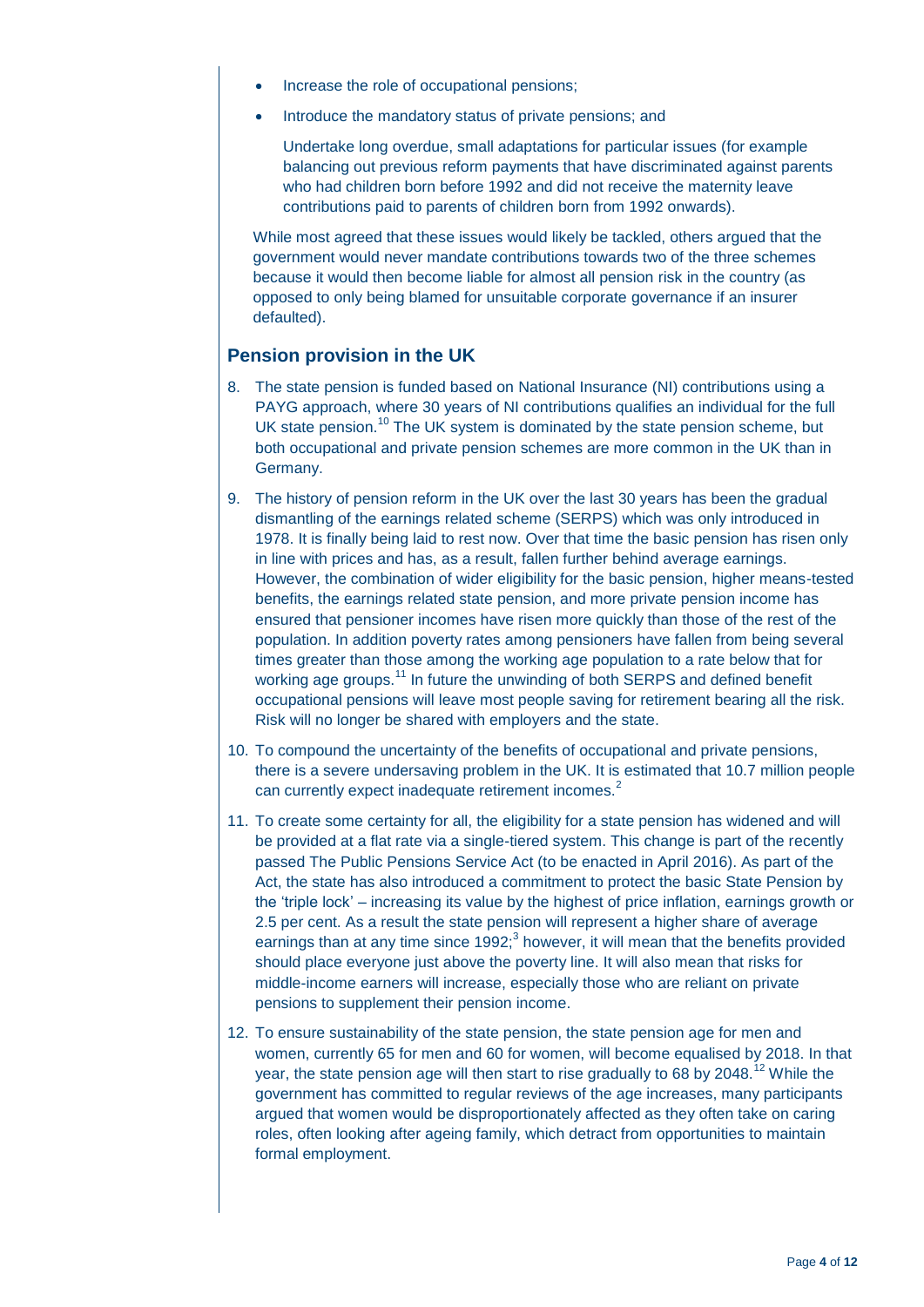# **Cross-country comparison on pension provision: Germany and the UK**

13. There are a number of contrasts between the origins and current organisation of the social security systems in Germany (a 'Bismarck' model) and the UK (a 'Beveridge' model) that led some conference participants to suggest throughout discussions that the two countries "couldn't be more different". For example, the current and projected old-age dependency ratios (i.e. the projected number of persons aged 65 and over expressed as a percentage of the projected number of persons aged between 15 and 64), is expected to be nearly 20% higher in Germany than in the UK in 2050[.](#page-1-2)<sup>1</sup> Pension expenditure as a percentage of GDP was higher in Germany than in the UK in 2010 (10.2% v. 6.7%), and the difference between the two countries is expected to slightly increase by 2050. Lastly, the state pension in Germany provides 80% of pension funds to people after retirement, while the new state pension in the UK is decreasing the amount of its benefit (but expanding coverage) (see table below).

|                                     | <b>Germany</b>             | <b>UK</b>                 |
|-------------------------------------|----------------------------|---------------------------|
| <b>Dependency ratio</b>             | 2030: 47%                  | 2030: 35%                 |
|                                     | 2050: 58%                  | 2050: 39%                 |
| <b>Public pension</b>               | 2010: 10.2%                | 2010: 6.7%                |
| spending $^{13}$<br>(as a % of GDP) | 2050: 12.3%                | 2050: 8.1%                |
| <b>Reliance on pension</b>          | Basic (State): significant | State: limited            |
| schemes (coverage)                  | Occupational: limited      | Occupational: significant |
|                                     | Private: limited           | Private: significant      |
| <b>Contribution</b>                 | Earnings-related           | <b>Flat-rate</b>          |

14. Despite the cross-country differences, there were shared concerns about the affordability and sustainability of pension schemes in both countries. A number of key insights linked to the theme were discussed. For example:

**There are trade-offs between affordability and sustainability**: While *defined benefit* pensions have been largely found to be unsustainable, the seemingly affordable *defined contribution* pensions remain seriously inadequate for many savers. This is due to the location of the risk generated by living longer and the nature of investments. Defined contribution pensions shift most of the associated risk from employer to the individual. More clarity about benefits should be made available to individuals contributing to *defined contribution* pension schemes by the state, insurers and employers.

**Attempts to create affordability and sustainability can backfire:** Autoenrolment into a flat rate pension is an important step to achieving equity across a population and will provide an opportunity to create savings for people who have had no previous access to a pension. The trade-off however, is that political promises to ensure a 'decent standard of living in older age' may not prove to be true and may not meet the public's expectations. For example, the scale of pension saving encouraged by autoenrolment in the UK is 8% of an individual's earning, which will result in a pension significantly below many people's expectations[.](#page-1-0) $<sup>2</sup>$  Despite this, participants from both countries</sup> agreed that state provision of a decent standard of living ('a safety net') is essential.

**Affordability and sustainability are best maintained through incremental reform and macro-level planning:** In order for macro-level pension systems to be sustainable, reforms are best made using the rational political theories whereby incremental and proportional changes are made. Hence, when changes are made in state schemes that proportionate changes are made in other schemes to accommodate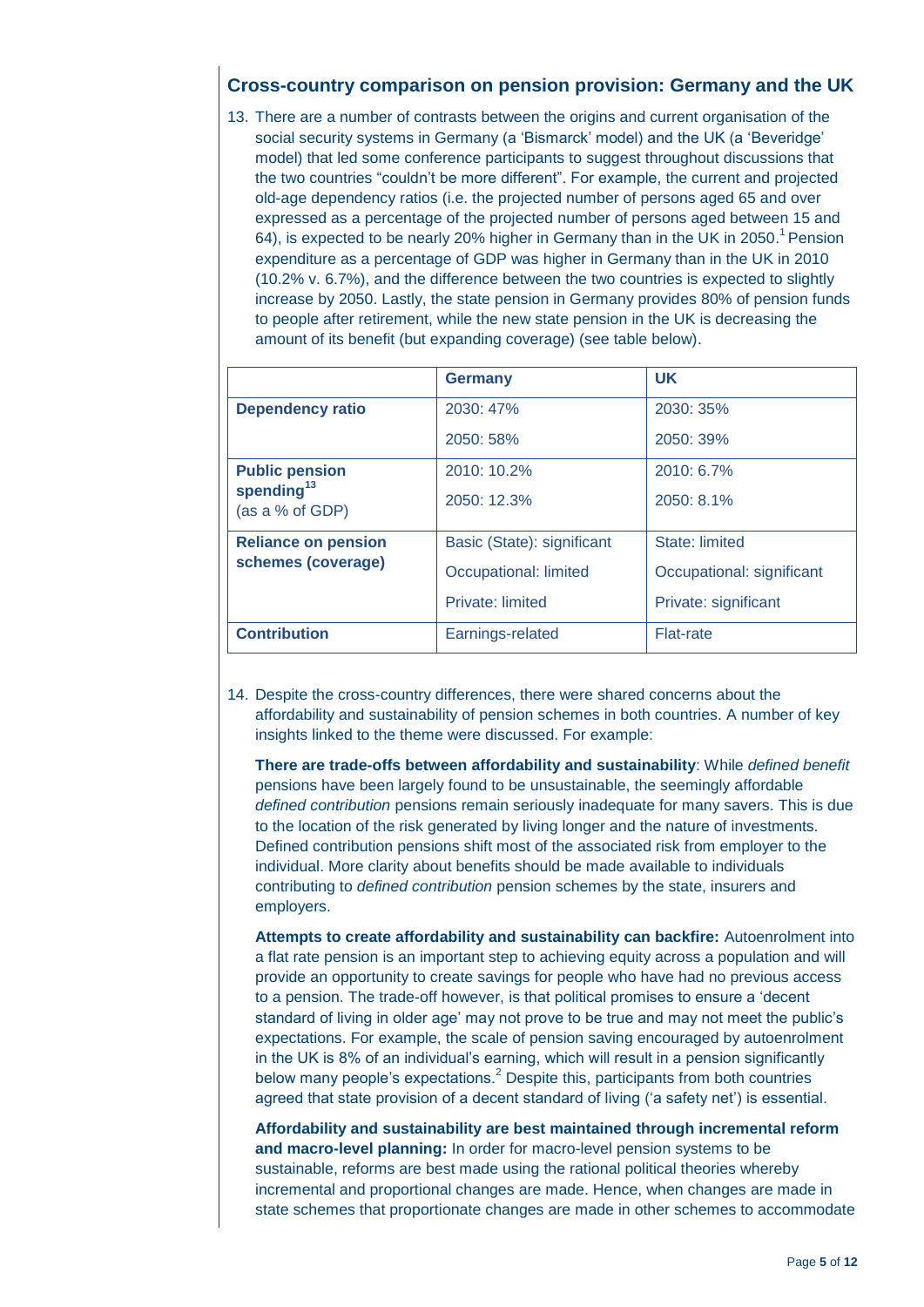the effects on individuals. Decisions related to reforms will require a significant amount of modelling, which should take relatively short-term and long-term views to take into accommodate often short-term political cycles and long-term sustainability planning.

**Everyone has a role to play in ensuring affordability and sustainability**: There are a number of key actors—the public (individuals), the private sector and the state - who should take independent and collaborative actions:

- **The public**: Individuals need to become more receptive to the idea of planning their future financial and care needs. Many people have unrealistic opinions of the potential costs associated with their future health and long-term care costs (especially people living in the UK where health care is free at the point of use). LTC costs will have a large effect on their pensions.
- **Private sector:** Private sector companies must ensure that they are: fairly contributing to their employees' pensions; aware of the macro and micro issues associated with an ageing workforce; and taking actions to allow for shorter working weeks and flexible hours to ensure that older people, especially older women (who more commonly take on informal caring roles), can stay employed for longer.
- **State:** In addition to providing a basic state pension that ensures that decent standard of living in older age, governments should also:
	- Help people become better informed about healthy life expectancies, pension projections, and how to best use their own assets. It should be noted that 'scare tactics' have not worked in Germany, and alternatively, positive messages should be used, (for example females born today have a 50% chance of living to 100 years);
	- Produce practical tools that help individuals to keep a record of their contributions and projected benefits;
	- Encourage individuals to save for later life (or their families or future care needs) by creating 'nudges' (i.e. incentives), such as intergenerational government bonds or tax-free savings accounts.

## **Funding and providing health and long-term care in ageing societies**

#### Health care and long-term care in Germany: context and challenges

- <span id="page-6-0"></span>15. In Germany there are health care and long-term care (LTC) systems with two distinct branches of social insurance. Social health insurance (SHI) is mandatory, and less than 1% of Germans are uninsured;<sup>14</sup> 85% contribute to the statutory health insurance scheme and around 10% are privately insured with supplementary and/or substitutive coverage.<sup>15</sup> Contributors to statutory health insurance-funded programmes are automatically members of the respective LTC-funded programme. Individuals with incomes above €49,500 have the option to opt-out of the statutory health insurance system for private coverage;<sup>[15](#page-6-0)</sup> at which point they are required to obtain private longterm care insurance (PLTCI). Social long-term care insurance (SLTCI) was designed as a PAYG system. The LTC insurance premiums for people are based on the same risk factors as their health care insurance, while SLTCI premiums are charged at around 2% of gross income, but only up to a certain ceiling. Extra contributions are required from people who are childless (about 0.25% more).<sup>[15](#page-6-0)</sup>
- 16. There are significant financial challenges to the sustainability of the health care sector and significant financial risks associated with the LTC sector. In terms of health care expenditure, the cost of the German universal coverage health system is one of the highest in Europe due, in part, to the high cost of medical progress and medical inflation. In terms of the LTC system, even though the majority of costs for LTC are covered by SLTCI, for many people the SLTCI benefits are not sufficient to cover all of their expenses, which results in many using private savings until they are expended, at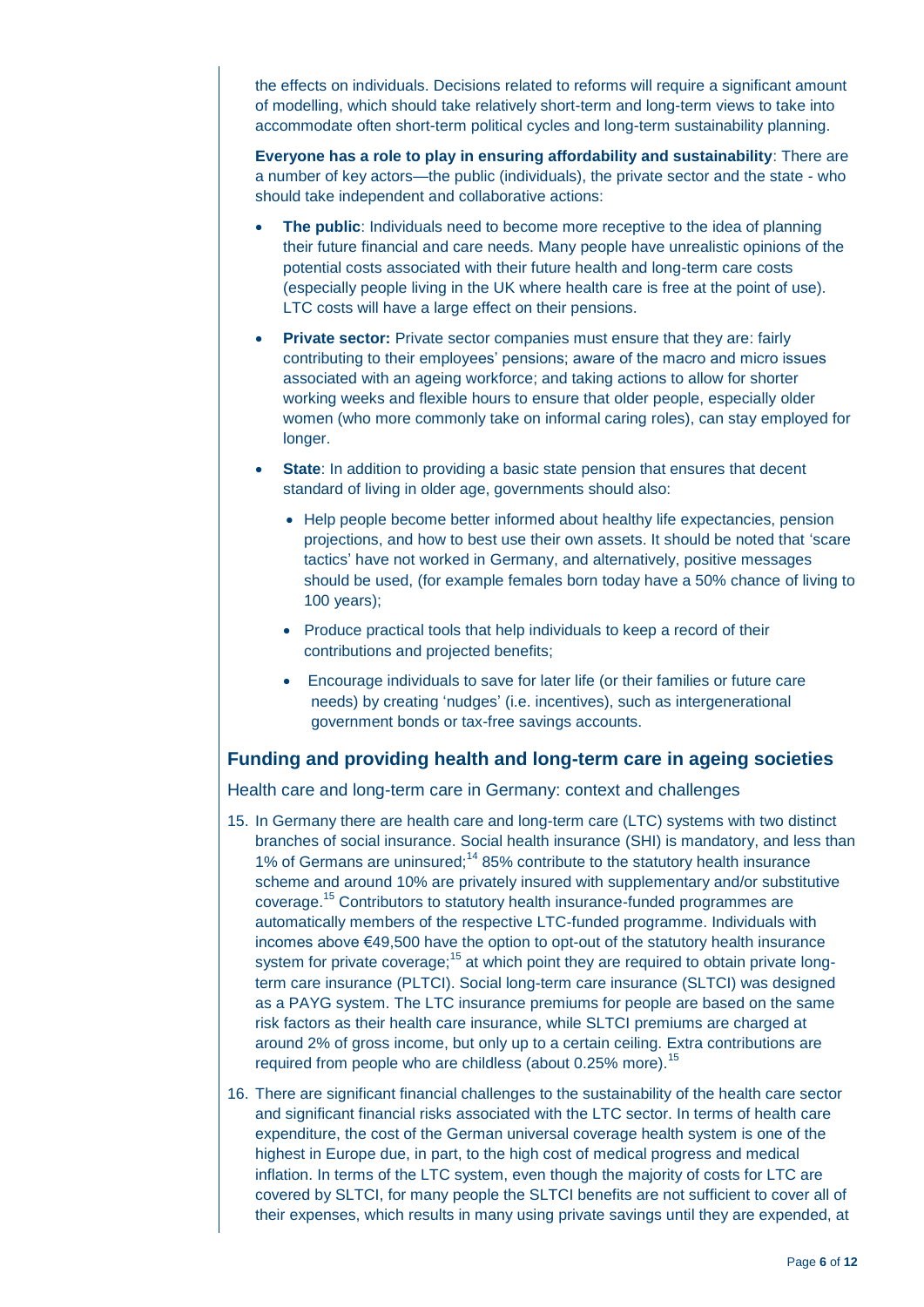<span id="page-7-0"></span>which point they turn to social assistance.<sup>16</sup>

- 17. With regard to insurance, there is also concern that:
	- SHI and SLTCI contribution rates have not increased alongside GDP increases (and the costs of services);
	- The purchasing power of SLTCI benefits has declined by about 20% since 2008; and
	- There have been only small adjustments from 2007-2012 that amount to about 1.4% per year, which hardly covers the rise in inflation.<sup>17,18</sup>

Due to the issues mentioned, among others, the SLTCI fund has been in deficit for several years and it is forecast that the reserves will be expended soon.<sup>[16](#page-7-0)</sup> Moving forward there are also criticisms that there are no automatic mechanisms in place that will guarantee future adjustments.

18. With regard to the health and long-term care workforce, there are predictions that Germany will need 500,000 LTC providers to sustain increasing levels of care. Some believe that there are already workforce shortages, and an ability to sustain a sufficiently large workforce will not be possible.

## **Proposed strategies for addressing the challenges in Germany**

- 19. One of the first steps recommended is the transformation of the dual health and LTC insurance systems into integrated systems that cover the entire population (and do not allow people with incomes above €49,500 to opt out). This will ensure the end of unequal treatment between private and publicly insured people. There are also suggestions to reduce the impact of decreased number of family carers and the formal workforce shortage by:
	- Creating policies that better support family caregivers;
	- Making careers in care-giving more attractive; and
	- Increasing care-giving in the community setting by facilitating collaboration between families, neighbourhoods and professionals and investing in their collaboration via community capital.
- 20. With regard to the financing of the LTC system, 2013 reforms attempted to address some of the macro issues (for example falling purchasing power, decreasing size of fund) and increase the uptake of PLTCI on top of the SLTCI (that does not and will not sufficiently cover LTC costs).

In order to avoid failure of the SLTCI, suggestions have included:

- Changing premium contributions to be based on all income, not solely payroll;
- Adjusting benefits annually to maintain purchasing power;
- Ensuring that premiums do not rise above wage increases and inflation; and

In order to encourage the uptake of additional PLTCI, reforms have included:

- Introducing a  $\epsilon$ 5 subsidy on contributions (on a minimum monthly premium of  $\epsilon$ 10);
- Ensuring a target minimum benefit, for example €600 per month, if assessed to need a care level of 3 (the maximum level in the national care needs assessment criteria);
- Providing PLTCI without medical underwriting (and determining premium rates based on age and gender); and
- Not allowing individuals to access the PLTCI until five years of contributions have been made.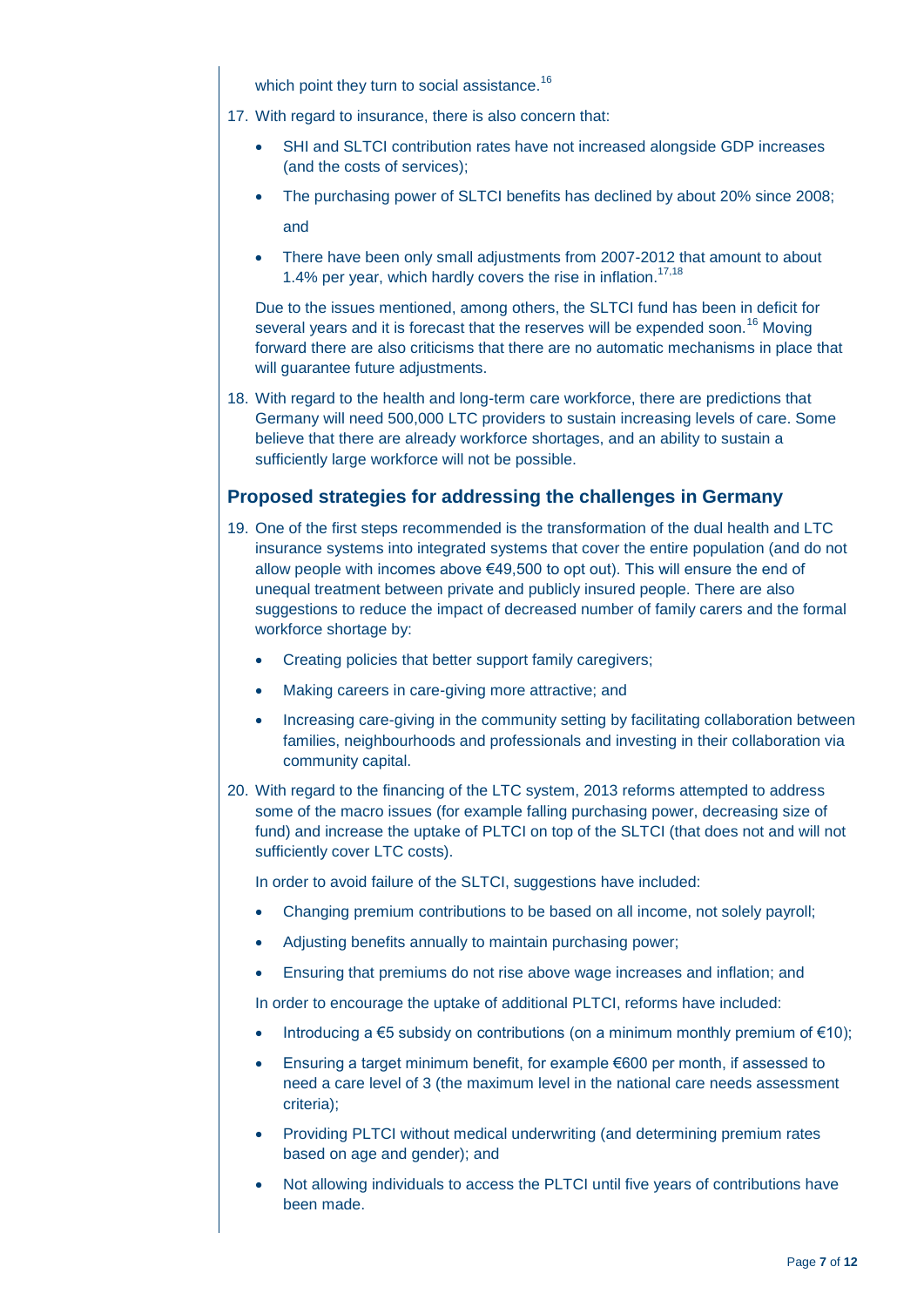21. There are criticisms, however, that the PLTCI subsidy will only benefit the working age middle classes, and the premiums will be too high for PLTCI to be an attractive option for most (regardless of the subsidy). The timing of access also disadvantages people who are already in need of LTC and those who will need it in the next few years. There are also suggestions that the PLTCI fund could collapse once people begin to draw on their funds in five years, because of the lack of medical underwriting which could allow scope for widespread adverse selection of high-risk individuals.

### **Health and long-term care in the UK: context and challenges**

- 22. The UK is made up of four countries: England, Northern Ireland, Scotland and Wales. Each of these countries has a central government responsible for overall policy and full funding of health care and partial funding of social care (or LTC) systems via block grants to local authorities. Local authorities (specifically social services) are responsible for assessing needs, setting eligibility criteria and arranging and funding LTC services locally. New clinical commissioning groups are responsible for arranging health care services locally. While the organisation appears similar, the budgets are vastly different. In the National Health Service (NHS), there are 1.7 million people employed and an annual budget of £104 million. In LTC, the workforce is made up of one million formal employees and the budget is 10% of the NHS. One of the main causes for the difference in costs is that the wage levels are considerably lower in the LTC than the health care sector. The mostly private and not-for-profit formal LTC sector is also complemented by a very large informal 'workforce' of family carers who provide most of the care needed by service users, which also results in lower expenditure than the health sector.
- 23. One of the major challenges to increasing or sustaining the LTC budget is that LTC funding is unhypothecated. In the LTC sector the expenditure spent on adult social care services is increasing and the budgets are decreasing at a rapid rate. It is expected that adult social care services could expend the entire budgets of some local authorities by 2024, at the expense of all other local services (for example, rubbish collection). This has implications not only for individuals, but also for care providers contracting with local authorities that will eventually not be able to financially cope with the price differentials.
- 24. In the future, there will be an increased demand on the health and long-term care systems in England and Wales because by 2018 there will be over 50% more people with three or more long-term conditions compared to 2008, and over 80% more people aged 65 and over with dementia (moderate or severe cognitive impairment) by 2030 compared to [2](#page-1-0)010. $^2$  Furthermore, the number of disabled older people is projected to increase by 59% between 2010 and 2030 (from 1.0 to 1.6 million) in England. To keep pace with demographic pressures, the number of services will also need to rise by 63% during that same time period. This estimate will be even higher if unpaid care by children does not rise in line with demand.<sup>19</sup>
- <span id="page-8-0"></span>25. The balance of risk of care costs have been debated for many years; however, there have been few improvements in terms of decreasing risk to individuals until recently, which have still been unsatisfactory to many. It is estimated that 1 in 10 people will have LTC care needs that exceed £100,000,<sup>[4](#page-2-0)</sup> and it is more efficient for risk averse people to purchase insurance than to save for LTC costs. However, the private LTC insurance market failed and LTC insurance is no longer available in the UK because there was a high uncertainty in the types of risk insurers were taking on. In terms of public funding, there are economic incentives against service users having family carers, which results in smaller state-funded care packages. This discourages family participation in care.
- 26. Lastly, the UK faces major data sharing problems due to the lack of integration between health and LTC services. This poses barriers to creating care that is 'wrapped around people' not services and budgets.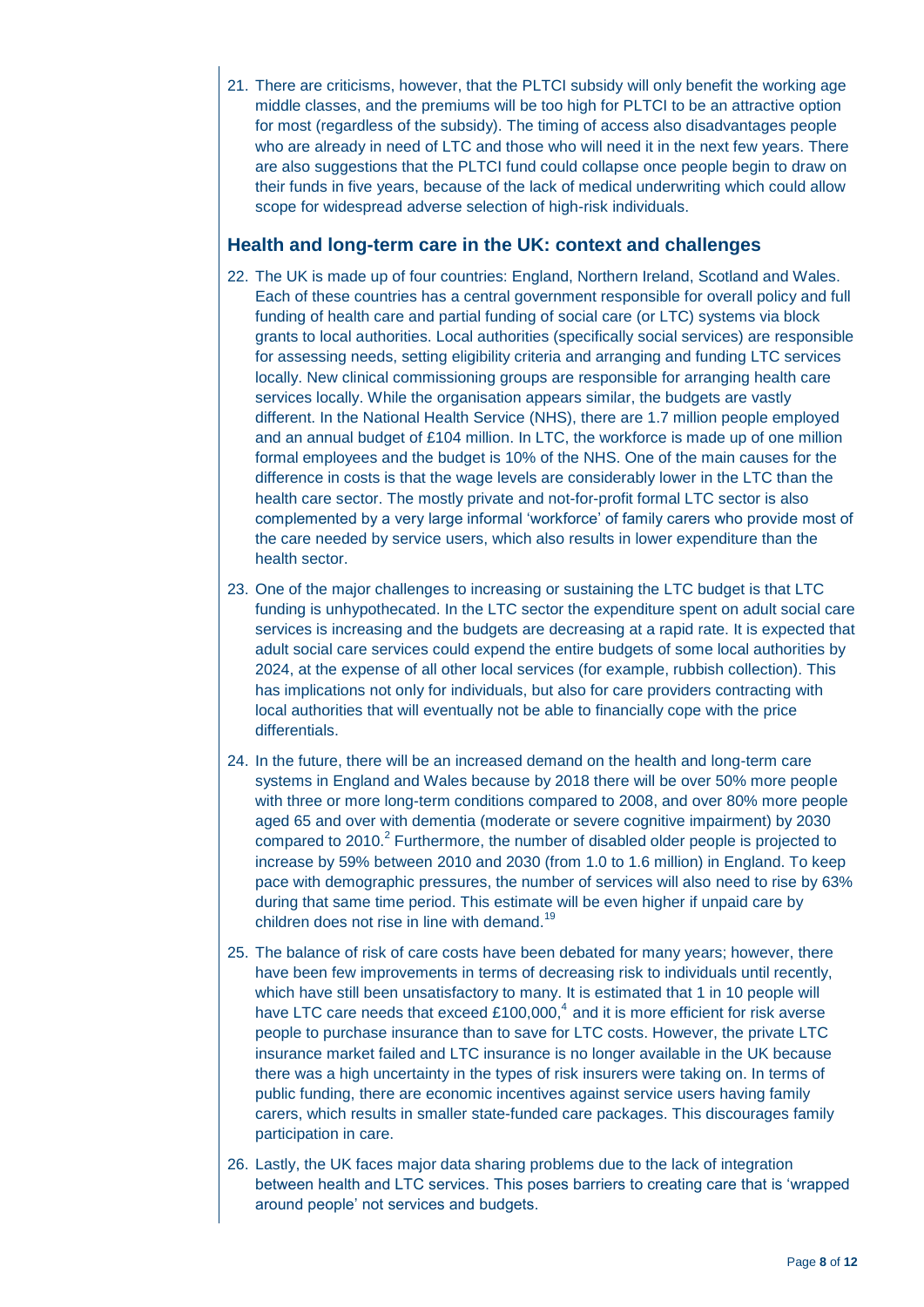# **Proposed strategies for addressing the financial challenges in the UK**

- 27. Following a reform on the financing of care, there will be a lifetime cap of £75,000 per person on the cost they would pay for personal care (starting in 2017).<sup>20</sup> To fund the reform, there will need to be a rise of 42% in the share of GDP spent on care between 2010 and 2030 in England alone.<sup>[19](#page-8-0)</sup> In order to fund increases in spending, there were some controversial solutions suggested, including:
	- Introducing co-payments on all health care in order for it to be directed to LTC services;
	- Creating new eligibility criteria for benefits, or instead, ensuring that all benefits are means-tested;
	- Introducing taxes on income and assets (as in France) which would affect eligibility to LTC services; and
	- Introducing taxes on universal benefits.

Participants agreed that these solutions would be too administratively costly and likely not politically viable. There were also suggestions that a LTC insurance scheme with autoenrolment from early in working life could be valuable in the UK context. It could resemble the new NEST (National Employment Savings Trust) pension scheme in the UK or the ElderShield long-term care scheme in Singapore.

- 28. In order to solve increasing demands for care and potential workforce shortages, it was suggested that the state should build on older people as assets to help in caring for the 'oldest old' in their communities as being piloted by some councils. The private sector should also create new relationships with communities that allow businesses to make contributions via corporate social responsibility contracts with local agencies for example encourage local employers to create opportunities for employees to help older people take trips to the shops. Other non-financially-focused, but 'cost saving' interventions discussed included increasing rehabilitation and re-ablement to reduce further (or future) needs and costs
- 29. There were also suggestions that greater integration could help with data sharing and best protect older people with complicated risk profiles. However, greater integration of health and LTC would only be helpful so long as the risk of resources shifting from long-term to acute care could be mitigated.

### **Cross-country comparison on health and long-term care: Germany and the UK**

30. Funding for health and LTC face similar challenges in Germany and the UK. There is concern over: the future affordability of long-term care for older people, as it is highly labour-intensive; increasing numbers of people living to older age; uncertainty over the numbers of people who will need care, and the public's potentially rising expectations for services that will be difficult to meet. Public expenditure on LTC will increase in both Germany and the UK, between 2010 and 2060 representing a 130% increase for Germany and a 44% increase for the UK; $^{21}$  yet these rises have no identified source of funding (see table below).

|                | 2010          | 2060        |
|----------------|---------------|-------------|
| <b>Germany</b> | 1.4% of $GDP$ | 3.3% of GDP |
| <b>UK</b>      | 2.0% of GDP   | 2.9% of GDP |

31. There is a strong likelihood that the supply of informal care for older people by their children, the current backbone in both systems, will not keep pace with the demand for care, and the recruitment and retention of formal staff is likely to prove a continuing, if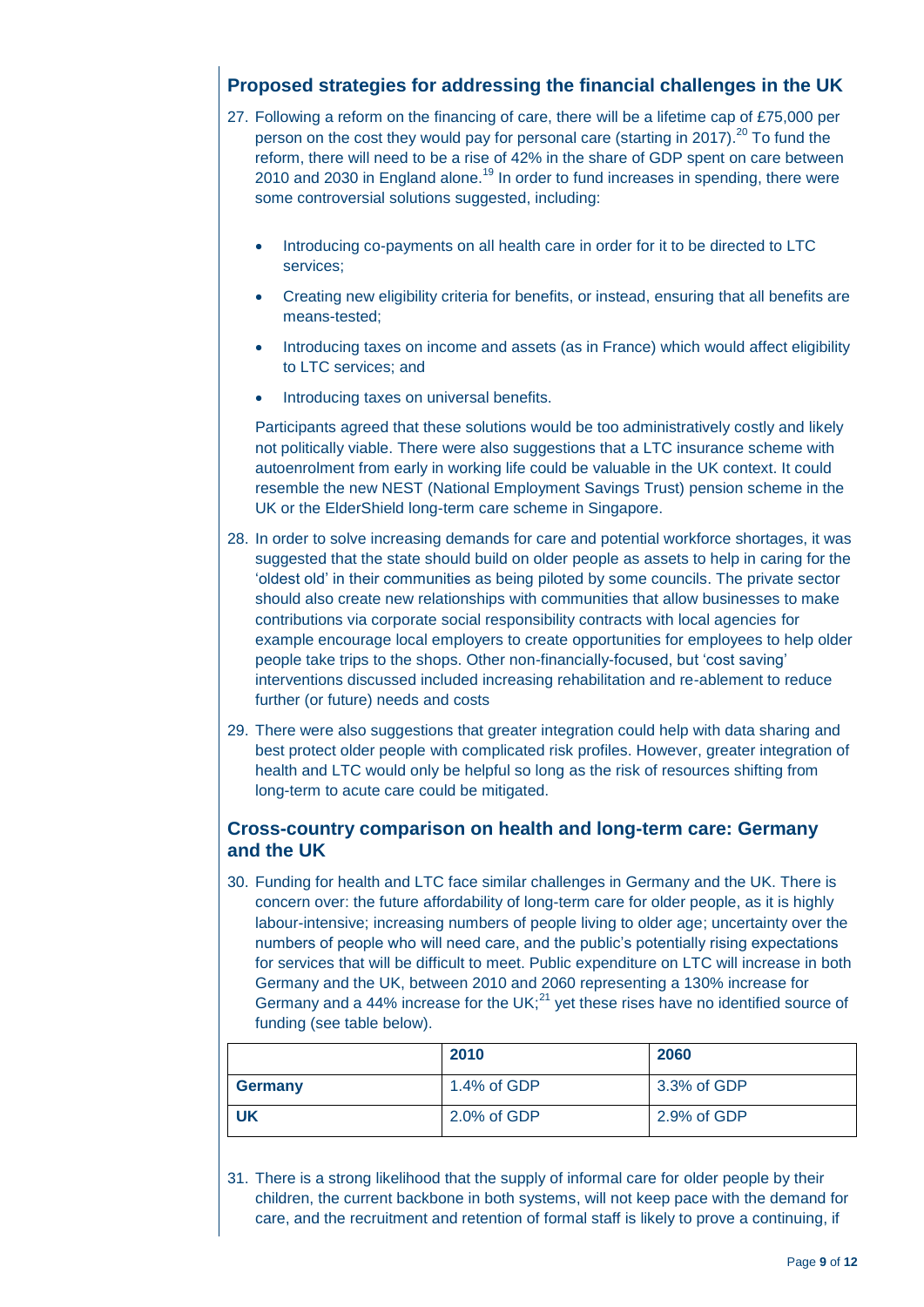not, growing problem.

## **Key topic in health and LTC discussions: prevention and early intervention**

- 32. One of the key themes of comparative discussions surrounded the role for prevention and early interventions in increasing quality of life and decreasing costs associated with care.
- 33. Participants said that prevention and early intervention programmes in health and LTC services target health issues (for example tobacco use via smoking cessation programmes) and social issues (for instance loneliness via community engagement) and can result in improved 'wellness' or 'quality of life' and cost savings for health and LTC systems. Some of the most effective programmes available for older people are falls prevention clinics (primary prevention) or re-ablement services (secondary prevention helping to prevent re-occurence of illness). Many argued that good programmes involve facilitating service user co-management of illnesses, alongside treatment that takes a 'whole body' approach.
- 34. It was also argued, however, that many prevention programmes do not lead to cost savings because they target one particular illness, which is often later replaced by another illness or need for care that was not targeted or expected. Dementia was described as a particularly important disease to prevent because of the increasing incidence and high-costs associated with the large number of care hours required.
- 35. 35. The challenges associated with implementing prevention are fundamentally linked to society's ageist view on older people's contributions and the lack of engagement in discussions about older age, future care arrangements and death. It was argued that hypothecating funds for prevention and ensuring that effective interventions will ensure that prevention has its desired effect on the health and LTC systems. The problem with hypothecating funds for care is, however, that if care is targeted then other facilities that work to prevent illness, such as public swimming pools and exercise classes, may lose funding. Increasing public knowledge around prevention efforts and creating health messages to match diverse audiences could also assist in increasing the role of prevention and encouraging advanced planning.

## **Summary and key closing thoughts**

- 36. The status quo is not an option: During discussions it was not always clear which strategies would work within countries. There was healthy criticism of the reforms in place across pensions and health and long-term care. Regardless of participants' criticisms there was one key message: "governments cannot do nothing" because otherwise the public systems will not be affordable or sustainable in the future.
- 37. Model development is important for planning for pensions and health care and LTC: Participants highlighted that politicians are often required to make value judgments about social security systems. In order to make evidence-based decisions politicians need evidence from robust models that can accurately predict needs and costs. It is very important to work together to continue to build and use rigorous and accurate evidence to plan for ageing.
- 38. Local level implementation requires more funding and careful planning: The conference discussed high-level policy challenges and strategies, yet did not sufficiently discuss the local level implementation implications. There have been discussions about the need to better support neighbourhoods, create new relationships between private sector and communities, and increase public awareness on advance planning. These actions, however, will be expensive to undertake and collaboration amongst many stakeholders will be required.
- 39. Germany and the UK could share lessons of how to approach demographic ageing even if the contexts and systems were different.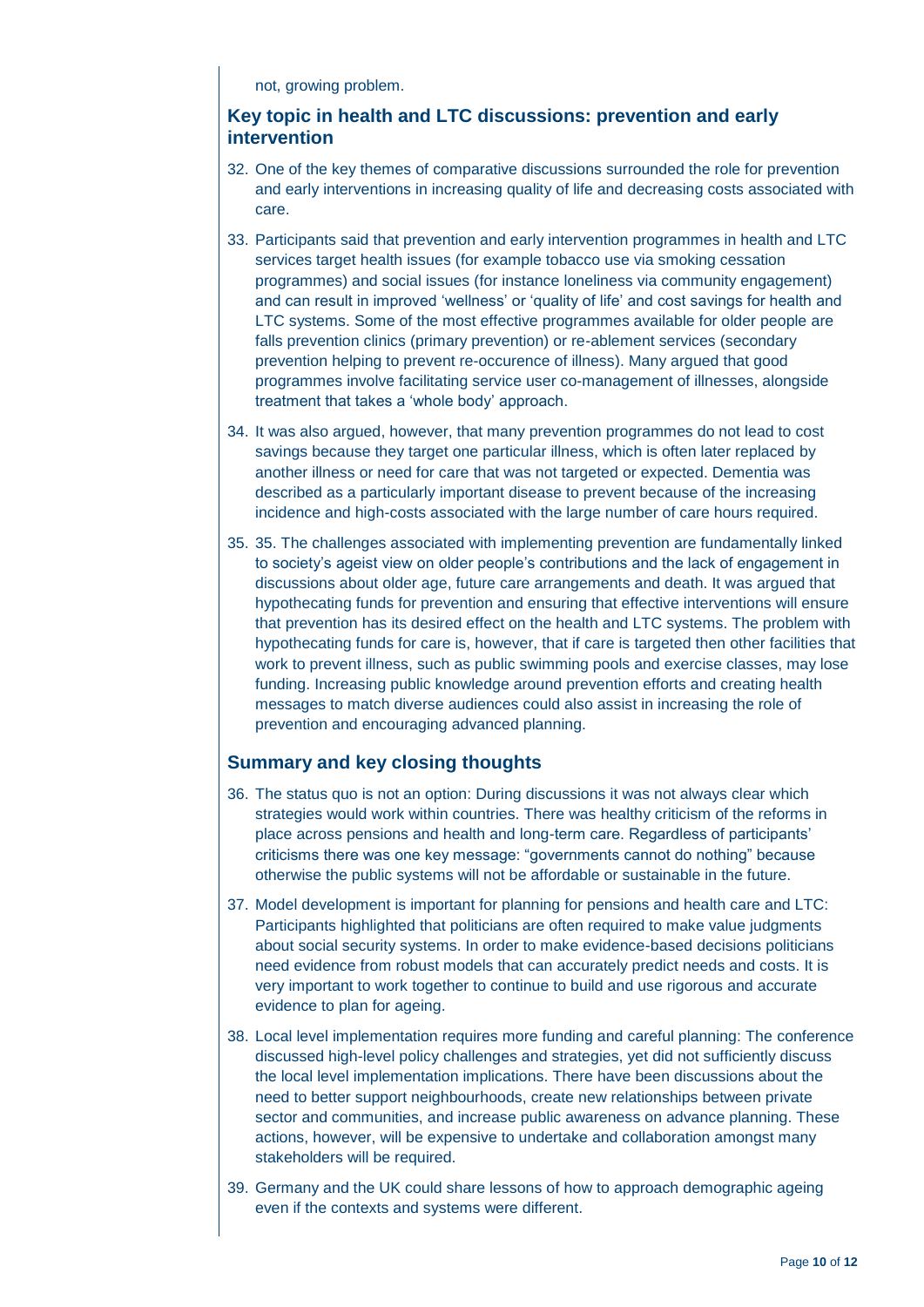# **Stephanie Kumpunen**

Wilton Park | July

 $\overline{a}$ 

Wilton Park reports are brief summaries of the main points and conclusions of a conference. The reports reflect rapporteurs' personal interpretations of the proceedings – as such they do not constitute any institutional policy of Wilton Park nor do they necessarily represent the views of the rapporteur.

Should you wish to read other Wilton Park reports, or participate in upcoming Wilton Park conferences, please consult our website [www.wiltonpark.org.uk](http://www.wiltonpark.org.uk/)

To receive our e-newsletter and latest updates on conferences subscribe to

<https://secure.wiltonpark.org/en/secure/subscribe?action=subscribe>

- <sup>3</sup> Department for Work & Pensions. *The single-tier pension: a simple foundation for saving*. London: Her Majesty's Stationary Office; 2013.
- <sup>4</sup> Fernandez JL, Forder J. Equity, efficiency, and financial risk of alternative arrangements for funding long-term care in an ageing society. *Oxford Review of Economic Policy*. 2011; 26(4): 713-733.
- 5 Federal Ministry of the Interior. *Demography Report: Federal Government Report on the Demographic Situation and Future Development of Germany.* Berlin: Federal Ministry of the Interior, Federal Republic of Germany; 2011.

- 7 Blaich R. *Pension Provision in Germany - The First and Second Pillars in Focus.* Berlin: AEGON Global Pensions; 2010.
- <sup>8</sup> Börsch-Supan A, Coppola M, Reid-Held A. Riester Pensions in Germany: design, dynamics, targeting success and crowding-in. In: Hinz R, Holzmann R, Tuesta D, Takayama N. (eds.) *Matching contributions for pensions: a review of international experience.* Washington: The World Bank; 2013. p. 81-102.
- 9 European Commission. *Your social security rights in Germany*. Brussels: Employment, Social Affairs and Inclusion; 2012.
- <sup>10</sup> UK Government. *Benefits and Credits: the Basic State Pension*. [Online]. Available from: <https://www.gov.uk/state-pension/overview> [Accessed 5 June 2013].
- <sup>11</sup> Adams N, Carr J, Collins J, Johnson G, Matejic P. (eds.) Household below average incomes: an analysis of the income distribution 1994/95 – 2010/11. London: Department for Work and Pensions; 2012.
- <sup>12</sup> UK Government. *Changes to the State Pension*. [Online]. Available from: [https://www.gov.uk/changes-state](https://www.gov.uk/changes-state-pension)[pension](https://www.gov.uk/changes-state-pension) [Accessed 5 June 2013].
- <sup>14</sup> Busse R, Stock S. *The German Health Care System.* New York: The Commonwealth Fund; 2010.
- <sup>15</sup> Green D, Irvine E, Clarke E, Bidgood E. *Healthcare Systems: Germany.* London: CIVITAS; 2013.
- <sup>16</sup> Zuchandke A, Reddemann S, Krummaker S. Financing long-term care in Germany. In Costa-i-Font J, Courbage C. (eds.) *Financing long-term care in Europe: institutions, markets and models.* Basingstoke: Palgrave Macmillan; 2012. p. 214-235.
- <sup>17</sup> Rothgang H, Müller R, Unger R, Weiß C, Wolter A. *Schriftenreihe zur gesundheitsanalyse: BARMER GEK Pflegereport 2012*. Sieburg: BARMER GEK; 2012.

<sup>1</sup> Eurostat. *Projected old-age dependency ratio*. [Online]. Available from: <http://epp.eurostat.ec.europa.eu/tgm/table.do?tab=table&init=1&plugin=1&language=en&pcode=tsdde511> [Accessed 3 June 2013].

<sup>2</sup> House of Lords. *Ready for ageing?* London: Authority of the House of Lords. Report number: 140, 2013.

<sup>6</sup> Rössler N. *The German Pension System: An Overview.* Chicago: Mayer Brown LLP; 2009.